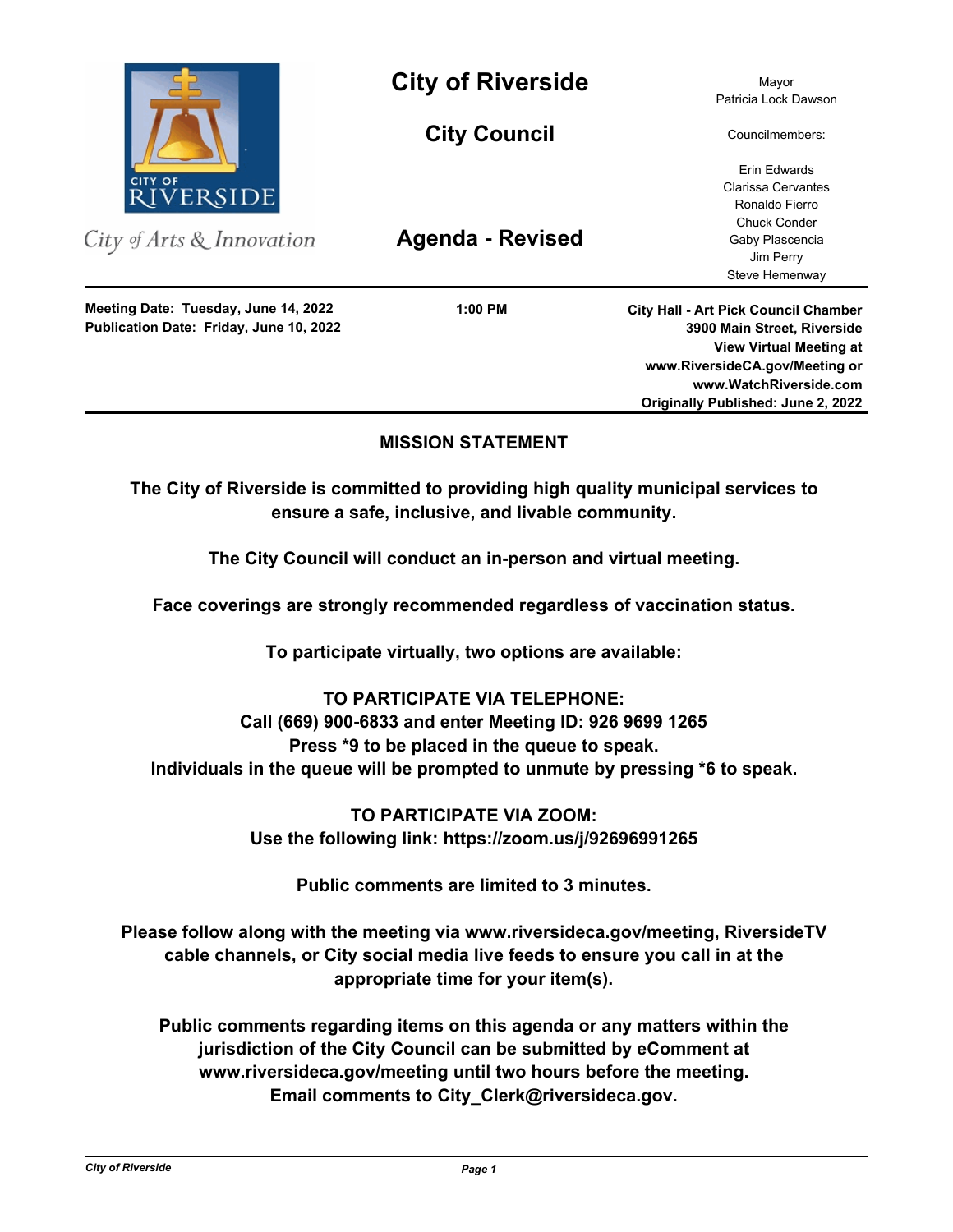**Pursuant to the City Council Meeting Rules adopted by Resolution No. 23618, the Members of the City Council and the public are reminded that they must preserve order and decorum throughout the Meeting. In that regard, Members of the City Council and the public are advised that any delay or disruption in the proceedings or a refusal to obey the orders of the City Council or the presiding officer constitutes a violation of these rules.**

**The City of Riverside is committed to fostering a respectful workplace that requires all employees and external stakeholders to embrace a culture of transparency and inclusivity. This includes acceptable behavior from everyone; a workplace that provides dignity, respect, and civility to our employees, customers, and the public they serve. City meetings should be a place where all members of our community feel safe and comfortable to participate. While there could be a high level of emotion associated with topics on this agenda, the City would like to set the expectation that all members of the public use language appropriate to a collaborative, professional, and respectful public environment.**

# **The City is resolute in its commitment to eliminate any form of harassment, discrimination, or retaliation in the workplace. The City maintains a zero-tolerance policy for harassment, discrimination, and retaliation in compliance with new harassment and discrimination laws.**

LISTENING ASSISTIVE DEVICES are available for the hearing impaired. The City of *Riverside wishes to make all of its public meetings accessible to the public. Upon request, this agenda will be made available in appropriate alternative formats to persons with disabilities, as required by 42 U.S.C. §12132 of the Americans with Disabilities Act of 1990. Any person requiring a modification or accommodation in order to participate in this meeting may contact the City's ADA Coordinator at 951-826-5427 at least 72 hours before the meeting, if possible. TTY users call 7-1-1 for telecommunications relay services (TRS).* 

*Agenda related writings or documents provided to the City Council are available in the Office of the City Clerk, at www.riversideca.gov/meeting, and in the binder located near the entrance of the Art Pick Council Chamber while the meeting is in session.* 

PLEASE NOTE--The numerical order of items on this agenda is for convenience of *reference. Items may be taken out of order upon request of the Mayor or Members of the City Council.*

# **1 P.M.**

# MAYOR CALLS MEETING TO ORDER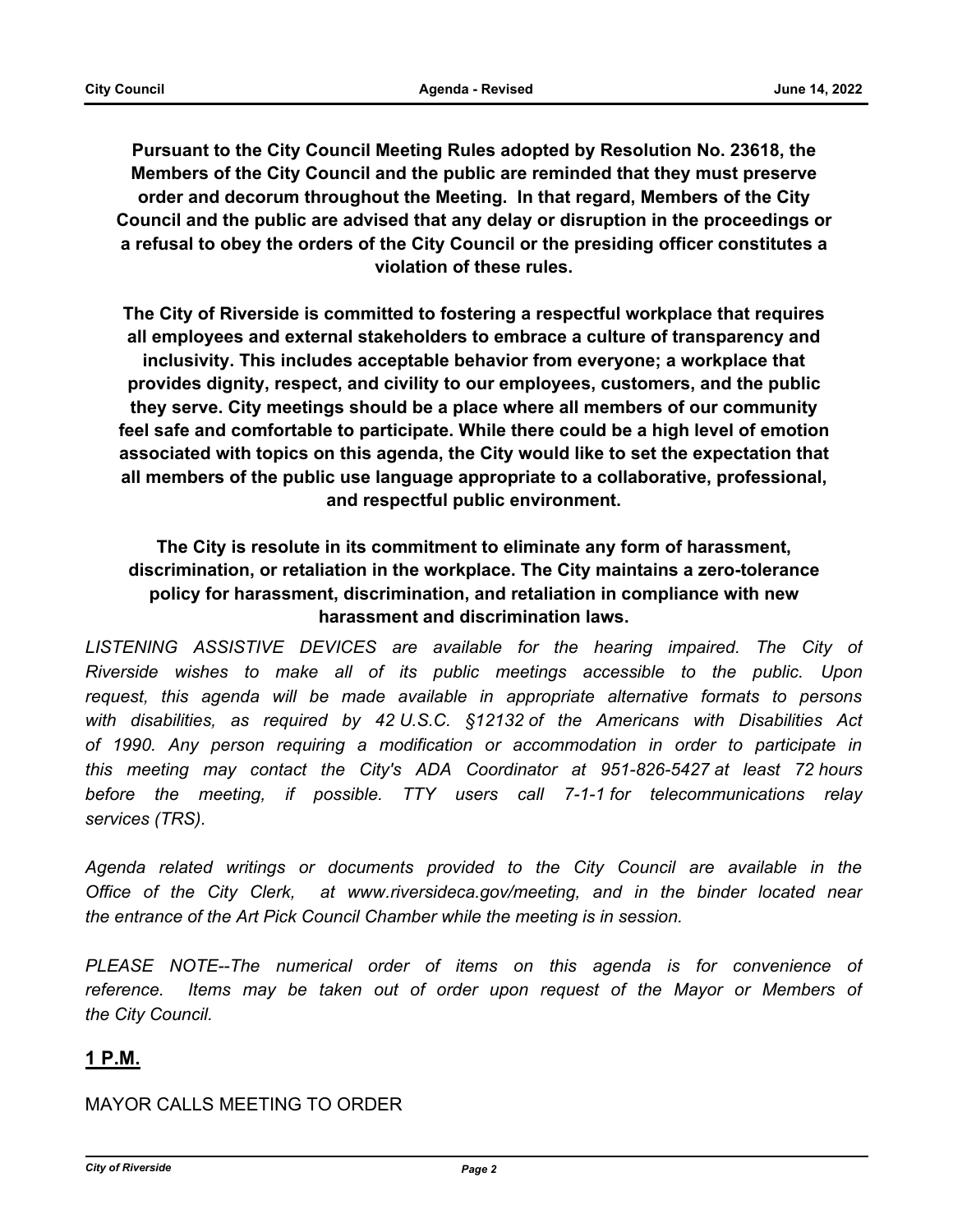### PUBLIC COMMENT

*Audience participation is encouraged. Public comments are limited to 3 minutes.*

1 To comment on Closed Sessions and any matters within the jurisdiction of the City Council, you are invited to participate in person or call at (669) 900-6833 and enter Meeting ID: 926 9699 1265. Press \*9 to be placed in the queue to speak. Individuals in the queue will be prompted to unmute by pressing \*6 to speak.

To participate via ZOOM, use the following link: https://zoom.us/j/92696991265. Select the "raise hand" function to request to speak. An on-screen message will prompt you to "unmute" and speak.

#### COMMUNICATIONS

- 2 Intergovernmental relations and legislative update (City Manager) (All Wards) (5-minute presentation)
- 3 Homeless solutions update (City Manager) (All Wards) (5-minute presentation)
- 4 Sustainability update (City Manager) (All Wards) (5-minute presentation)
- 5 Pertinent health, safety, and security updates (City Manager) (All Wards) (5-minute presentation)
- 6 Legal update (City Attorney) (All Wards) (5-minute presentation)

### PRESENTATION

- 7 City Clerk's Office Department overview and employee recognition (All Wards)
- **[Report](http://riversideca.legistar.com/gateway.aspx?M=F&ID=0becc353-3994-4ed0-9f92-b28849fe89cf.docx) [Presentation](http://riversideca.legistar.com/gateway.aspx?M=F&ID=39f76001-ff33-4ed8-8331-9bebb1fb41b5.pdf)** *Attachments:*

### DISCUSSION CALENDAR

*Audience participation is encouraged. Public comments are limited to 3 minutes.*

7a Mayor Pro Tem Conder recommends waiving Sunshine Ordinance by two-thirds vote, pursuant to Riverside Municipal Code Section 4.05.050(D)(1)(a), to consider Agreement with Ralph Andersen & Associates for City Manager recruitment services (All Wards) (5-minute presentation)

*Attachments:* [Report](http://riversideca.legistar.com/gateway.aspx?M=F&ID=d9067d00-93b5-4032-9711-60b077f6db3e.pdf)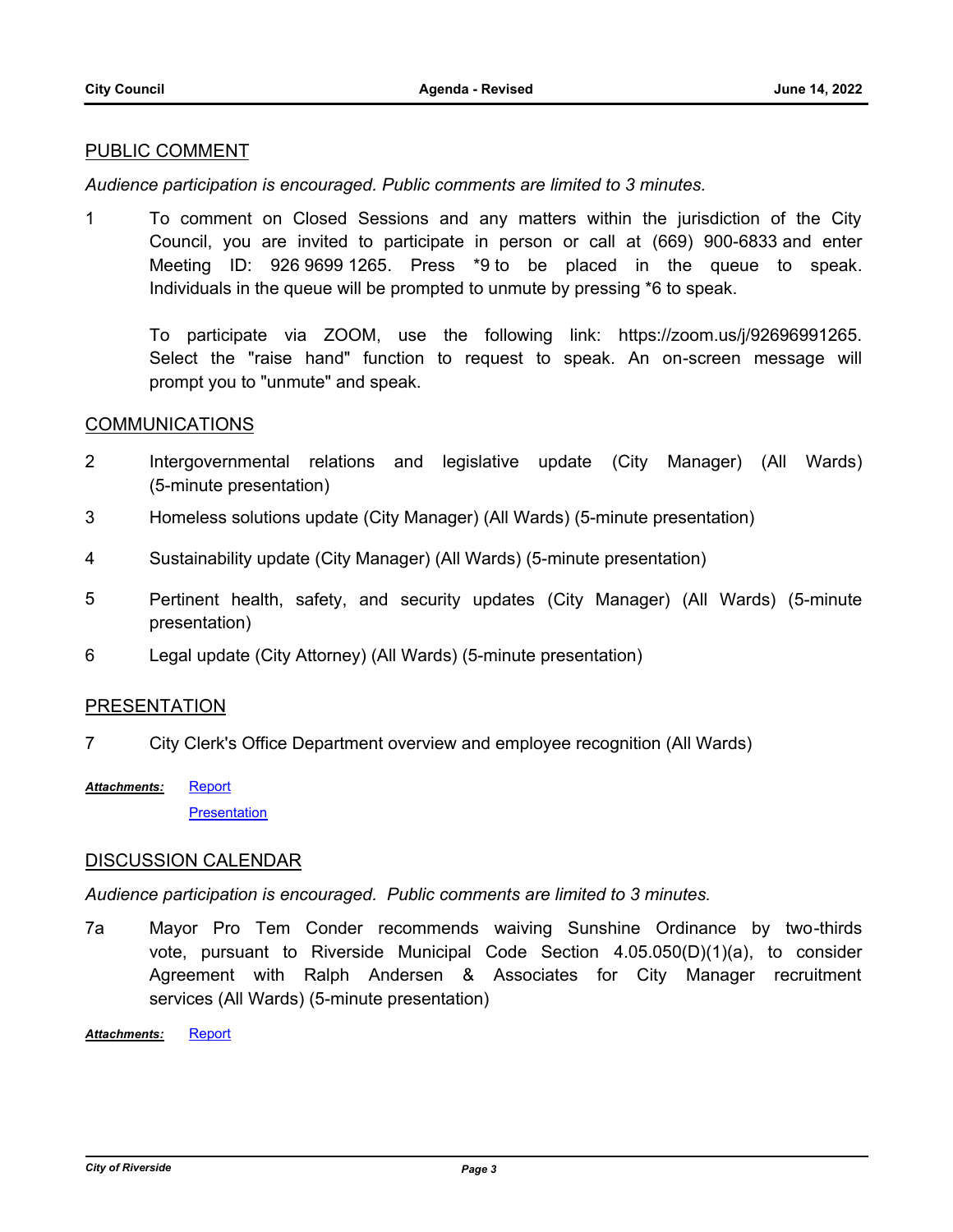7b Mayor Pro Tem Conder recommends Agreement with Ralph Andersen & Associates for not to exceed \$44,750 from City Manager Professional Services Account for City Manager recruitment services through December 31, 2022, or upon successful placement of a City Manager (All Wards) (5-minute presentation)

**[Report](http://riversideca.legistar.com/gateway.aspx?M=F&ID=87b78110-fb31-438d-a889-938f6620568d.pdf)** *Attachments:*

**[Agreement](http://riversideca.legistar.com/gateway.aspx?M=F&ID=473acc2c-1e4e-4a3a-a89b-535770d32fba.pdf)** 

8 A Resolution of the City Council of Riverside, California, (1) adopting revised Electric and Water Rules 6, "Meter Investigations and Adjustments of Bills," Water Rule 17, "Disputed Bill Appeal Process" and Electric Rule 21, "Disputed Bill Appeal Process"; and (2) making related findings of fact - Waive further reading (Public Utilities) (All Wards) (10-minute presentation)

#### **[Report](http://riversideca.legistar.com/gateway.aspx?M=F&ID=cba6ef28-6fc5-4f9d-925e-37406de3d3ea.docx)** *Attachments:*

**[Resolution](http://riversideca.legistar.com/gateway.aspx?M=F&ID=a06bc190-9917-4fbf-88fe-c7022abc6f20.pdf)** [Water rule 17 redlined](http://riversideca.legistar.com/gateway.aspx?M=F&ID=f516cc48-51bd-416c-9b21-02b7a380300b.pdf) [Water Rule 17 clean](http://riversideca.legistar.com/gateway.aspx?M=F&ID=44a78009-2dcf-4f79-9ca3-f02913f4c915.pdf) [Electric rule 21 redlined](http://riversideca.legistar.com/gateway.aspx?M=F&ID=1fbf5a67-cb84-4850-a536-e0efb5a2823c.pdf) [Electric Rule 21 clean](http://riversideca.legistar.com/gateway.aspx?M=F&ID=cafc2ba0-7cf5-4c82-ade0-302b107658d5.pdf) [Water Rule 6 Redlined](http://riversideca.legistar.com/gateway.aspx?M=F&ID=712bfdd5-8da4-4611-b144-bb670062fd84.pdf) [Water Rule 6 clean](http://riversideca.legistar.com/gateway.aspx?M=F&ID=21a3b82a-49f1-4086-947a-12df07f04cf6.pdf) [Electric Rule 6 redlined](http://riversideca.legistar.com/gateway.aspx?M=F&ID=a25fe7c3-5245-497d-af61-28a17777576c.pdf) [Electric Rule 6 clean](http://riversideca.legistar.com/gateway.aspx?M=F&ID=288a3593-4180-4d7c-aa61-9e055d98a04f.pdf) [Public Utilities Code](http://riversideca.legistar.com/gateway.aspx?M=F&ID=3b52b1f1-a202-4a83-b2d0-d1a79eb64ea5.pdf) **[Presentation](http://riversideca.legistar.com/gateway.aspx?M=F&ID=53eb2d9d-756c-433f-8db5-56c60e7140ee.pdf) [Notice](http://riversideca.legistar.com/gateway.aspx?M=F&ID=cb00ebdd-0040-43bb-a4e0-803ea9ebf5ab.pdf)** 

9 Fiscal Year 2021-22 Third Quarter Financial Update (Finance) (All Wards) (15-minute presentation)

#### **[Report](http://riversideca.legistar.com/gateway.aspx?M=F&ID=a229b275-af2e-4ae1-b1f4-e8fd4a40c4f5.docx)** *Attachments:*

[Fiscal Update](http://riversideca.legistar.com/gateway.aspx?M=F&ID=89628d80-bf8d-4770-b224-840d1a34f0ac.pdf) **[Measure Z Spending Status](http://riversideca.legistar.com/gateway.aspx?M=F&ID=f190ace7-8c57-4f87-a1aa-382ca51d9e80.pdf) [Presentation](http://riversideca.legistar.com/gateway.aspx?M=F&ID=d5f790dc-057a-4b7e-bf0f-e94aac8cafd0.pdf)** [Revised Presentation](http://riversideca.legistar.com/gateway.aspx?M=F&ID=080f5971-f484-481d-9de0-c49a2d17e68e.pdf)

# CLOSED SESSIONS

*Time listed is approximate. The City Council may adjourn to the below listed Closed Sessions at their convenience during this City Council meeting.*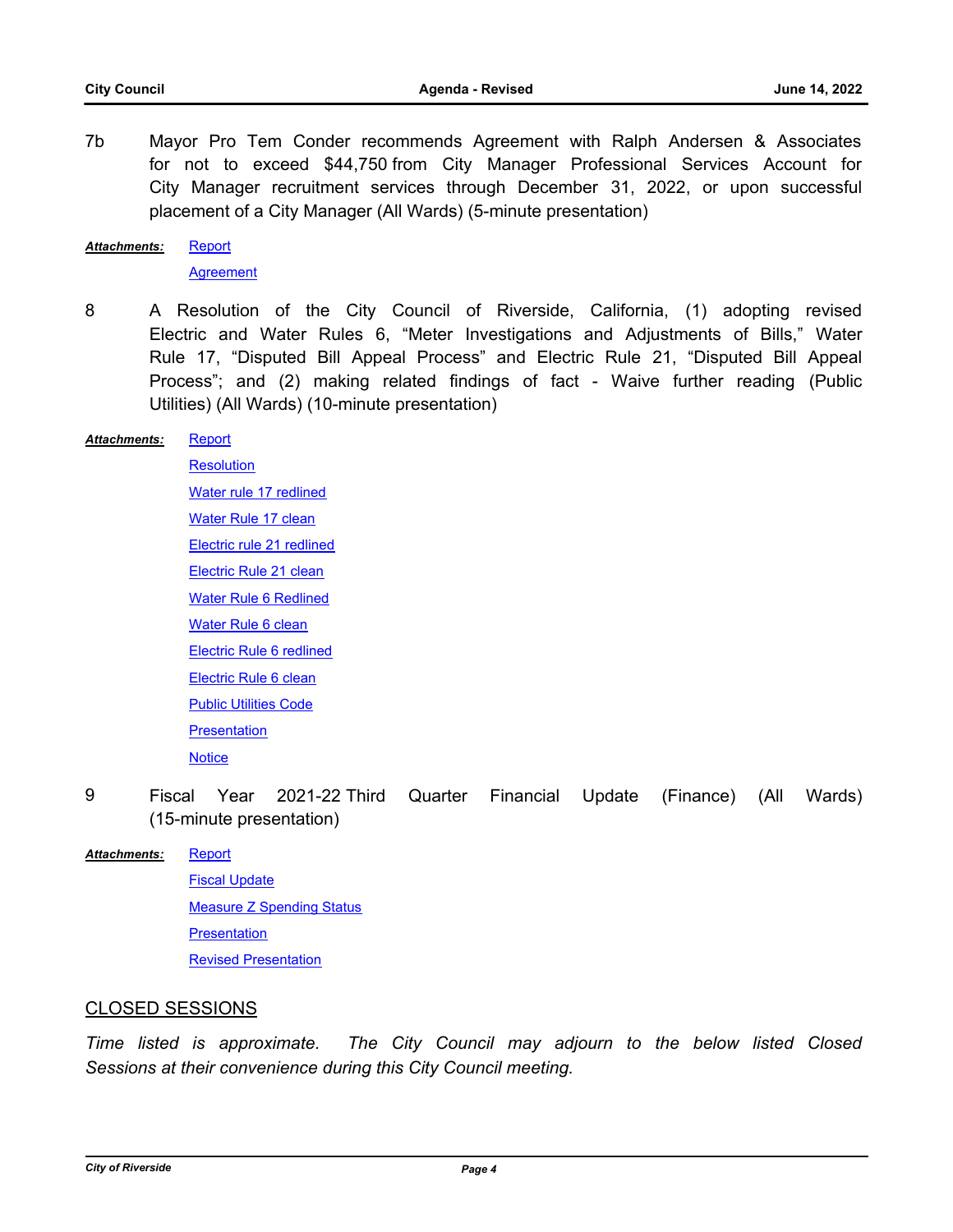10 Pursuant to Government Code §54956.9(d)(1) to confer with and/or receive advice from legal counsel concerning Riversiders Against Increased Taxes v. City of Riverside, et al., Riverside Superior Court Case No. CVRI 2104120

*Attachments:* [Report](http://riversideca.legistar.com/gateway.aspx?M=F&ID=6cbc0dc5-dfb1-406d-8404-0724e12a8580.doc)

11 Pursuant to Government Code §54956.9(d)(1) to confer with and/or receive from legal counsel concerning Gioconda Hychko v. City of Riverside, WCAB Claim No. (s): ADJ10089575

#### Attachments: [Report](http://riversideca.legistar.com/gateway.aspx?M=F&ID=1c4cc3ec-2061-4da2-bd8b-d929c9b86e50.DOC)

12 Pursuant to Government Code §54956.9(d)(1) to confer with and/or receive advice from legal counsel concerning Service Employees International Union, Local 721 v. City of Riverside, Case No. LA-CE-1577-M

#### *Attachments:* [Report](http://riversideca.legistar.com/gateway.aspx?M=F&ID=bbef4b02-e2a9-41c6-a827-af7b01c0bd8a.doc)

13 Pursuant to Government Code §54957(a) for consultation with Chief of Police Larry Gonzalez and Chief Information Officer George Khalil regarding threat to public services or facilities

#### *Attachments:* [Report](http://riversideca.legistar.com/gateway.aspx?M=F&ID=d022c0c8-fae3-4847-a4dc-27fa94d71764.doc)

14 Pursuant to Government Code §54956.9(d)(2) to confer with and/or receive advice from legal counsel concerning significant exposure to litigation - one case

#### *Attachments:* [Report](http://riversideca.legistar.com/gateway.aspx?M=F&ID=025b9c81-7404-40ab-9f84-61c1fc04a26d.doc)

15 Pursuant to Government Code §54956.9(d)(4) to confer with and/or receive advice from legal counsel concerning the City Council deciding whether to initiate litigation - one case

#### *Attachments:* [Report](http://riversideca.legistar.com/gateway.aspx?M=F&ID=030199a7-f068-48ee-b48a-4651e014b7c5.doc)

16 Pursuant to Government Code §54957.6 to review the City Council's position and instruct designated representatives regarding salaries, salary schedules, or compensation paid in the form of fringe benefits of all Executive Management employees except the City Manager, City Attorney, and City Clerk, all Management and Confidential employees as defined by PERS, Fire Management Unit, Riverside City Firefighters Association, Riverside Police Officers Association (Police and Police Supervisory Units), Service Employees International Union #721, International Brotherhood of Electrical Workers #47, and Riverside Police Administrators Association

*Attachments:* [Report](http://riversideca.legistar.com/gateway.aspx?M=F&ID=b252baa8-4ca7-42ba-aa52-1daecec6313b.doc)

### **6:15 P.M.**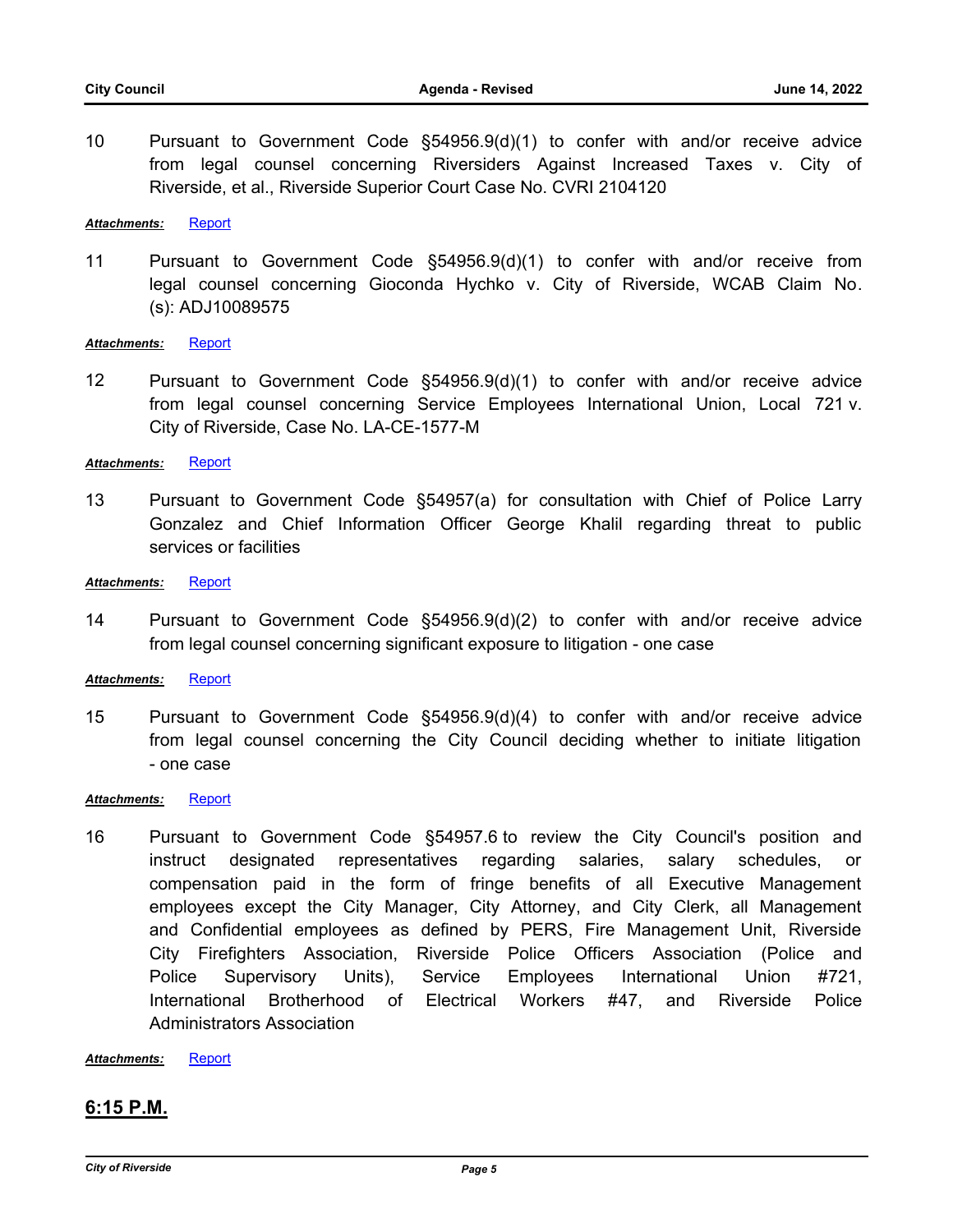### INVOCATION - Councilmember Cervantes

# PLEDGE OF ALLEGIANCE TO THE FLAG

#### MAYOR/COUNCILMEMBER COMMUNICATIONS

17 Brief reports on conferences, seminars, and regional meetings attended by Mayor and City Council, Ward updates, and announcements of upcoming events

Announcement of committee meeting:

Safety, Wellness, and Youth Committee at 1 p.m. on Wednesday, June 15, 2022, Art Pick Council Chamber/Virtual Meeting

#### DISCUSSION CALENDAR

*Audience participation is encouraged. Public comments are limited to 3 minutes.*

- 18 Western Municipal Water District and Riverside Public Utilities Drought Response (Public Utilities) (All Wards) (20-minute presentation)
- [Report](http://riversideca.legistar.com/gateway.aspx?M=F&ID=be23b3db-d622-4a97-88dc-3f7692056fa9.docx) **[Presentation](http://riversideca.legistar.com/gateway.aspx?M=F&ID=3440c8f5-9984-4fb8-8adb-0232461d144a.pdf)** *Attachments:*

# **7 P.M.**

### PUBLIC COMMENT

*Audience participation is encouraged. Public comments are limited to 3 minutes.*

19 To comment on the Consent Calendar and any matters within the jurisdiction of the City Council, you are invited to participate in person or call at (669) 900-6833 and enter Meeting ID: 926 9699 1265. Press \*9 to be placed in the queue to speak. Individuals in the queue will be prompted to unmute by pressing \*6 when you are ready to speak.

To participate via ZOOM, use the following link: https://zoom.us/j/92696991265. Select the "raise hand" function to request to speak. An on-screen message will prompt you to "unmute" and speak.

### CONSENT CALENDAR - Item # 21-34

*All matters listed under the CONSENT CALENDAR are considered routine by the City Council and may be enacted by one motion in the form listed below. There will be no separate discussion of these items unless, before the City Council votes on the motion to*  adopt, Members of the City Council or staff request specific items be removed from the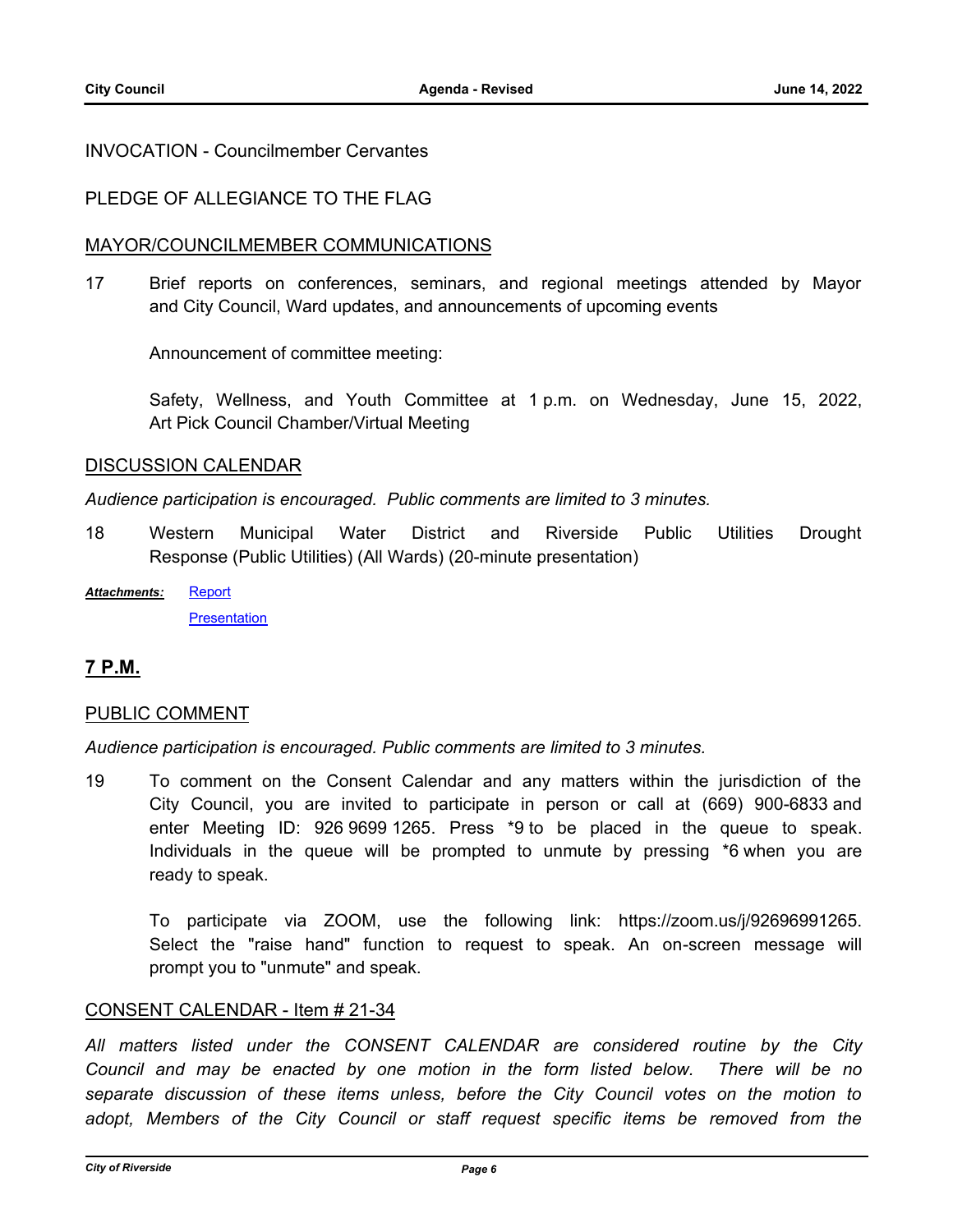*Consent Calendar for separate action.*

20 Announcement of Measure Z funded Item No. 25

*Attachments:* [Measure Z Photo](http://riversideca.legistar.com/gateway.aspx?M=F&ID=dfdbd86d-4260-4e64-85bf-cb49d19a0c11.pdf)

### City Clerk

21 Biennial review of Conflict of Interest Code as required by State law for City employees, board and commission members, and Successor Agency to Redevelopment Agency for consideration before October 1, 2022 (All Wards)

*Attachments:* [Report](http://riversideca.legistar.com/gateway.aspx?M=F&ID=6d3bc5cf-7212-4b47-9806-bdb12d417131.docx)

#### Community and Economic Development

22 CONTINUED FROM MAY 10, 2022 - Introduce an Ordinance of the City of Riverside, California, adding Chapter 6.27 to the Riverside Municipal Code regarding smoking regulations for multi-unit residences (All Wards)

**[Report](http://riversideca.legistar.com/gateway.aspx?M=F&ID=e4a5141b-06d7-4bd4-8338-a8848410c215.docx)** *Attachments:*

> **[Ordinance](http://riversideca.legistar.com/gateway.aspx?M=F&ID=ef764f9b-2bb6-4fad-985c-a243eb6696b0.pdf)** [Existing RMC 6.23](http://riversideca.legistar.com/gateway.aspx?M=F&ID=3b40d1c5-6836-435a-a06a-5c855113f897.pdf) [Letters Received](http://riversideca.legistar.com/gateway.aspx?M=F&ID=8c20c316-c365-4ab0-889c-f9a31dbb09bb.pdf)

### **Finance**

- 23 Fiscal Year 2021-22 Third Quarter cash, investments, and debt reports (All Wards)
- **[Report](http://riversideca.legistar.com/gateway.aspx?M=F&ID=727ce9cf-f6b3-428e-98e6-9e944282b962.docx)** *Attachments:*

[Cash and Investment Report](http://riversideca.legistar.com/gateway.aspx?M=F&ID=e6e65a7a-974f-4d05-8a5b-be7325a64750.pdf) [Quarterly Debt Report](http://riversideca.legistar.com/gateway.aspx?M=F&ID=6a1face2-3029-4c8e-a571-7c5abc7696d5.pdf)

24 First Amendments to Master Agreements with Belfor Property Restoration, Kairos Construction, Inc., and Stilwell Construction, Inc., for not-to-exceed \$750,000 per contractor for emergency and non-emergency contractor services panel through June 30, 2023 (All Wards)

#### **[Report](http://riversideca.legistar.com/gateway.aspx?M=F&ID=1f03e041-8b0d-4ebc-8b99-be9ab9b3ad70.docx)** *Attachments:*

[Belfor USA Group Inc dba Belfor Property Distribution](http://riversideca.legistar.com/gateway.aspx?M=F&ID=c15d4931-368f-4aa6-9986-b7f5032dc728.pdf) [Kairos Construction](http://riversideca.legistar.com/gateway.aspx?M=F&ID=dca37636-5b3d-48ac-a2bd-83136fb2813d.pdf) [Stilwell Construction, Inc.](http://riversideca.legistar.com/gateway.aspx?M=F&ID=24319e24-5a2d-4514-853f-e429f3dddef2.pdf)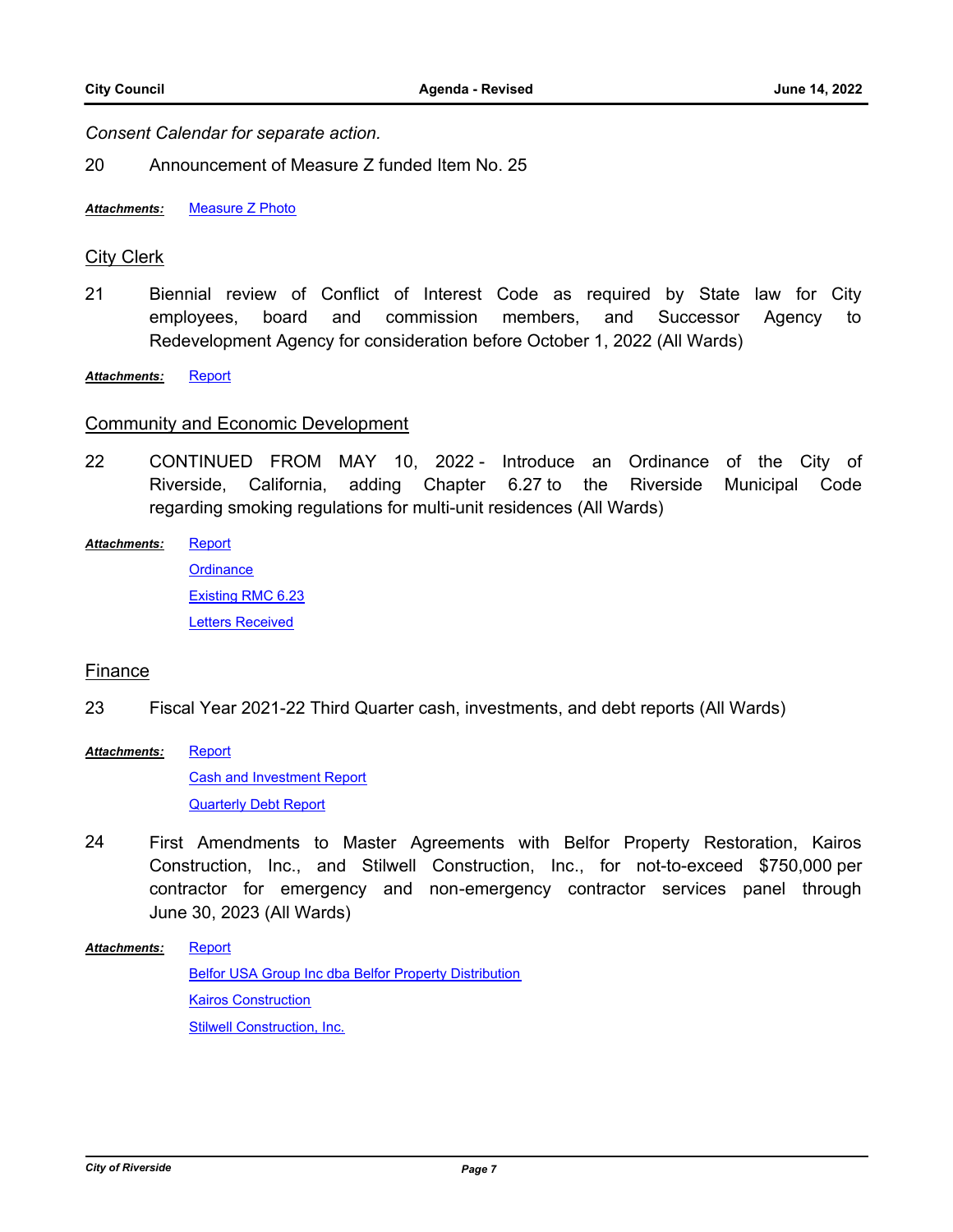# Fire

- 25 MEASURE Z Purchase of one hazardous materials support unit from Rosenbauer South Dakota, LLC., and one multi-purpose vehicle type 1 medium duty squad-ambulance from Braun Northwest, Inc. for \$797,903 from Measure Z Fire Operations Vehicle Replacement Account (All Wards)
- [Report](http://riversideca.legistar.com/gateway.aspx?M=F&ID=0c7401c9-76c9-404e-ac81-b8e9982a5a37.docx) [Rosenbauer Proposal Letter](http://riversideca.legistar.com/gateway.aspx?M=F&ID=5766a02c-cba3-4903-93b5-9360a8d773f8.pdf) [HGAC Contract 2022](http://riversideca.legistar.com/gateway.aspx?M=F&ID=1af43be3-dea3-4527-bbcf-0d4f0fd6b101.pdf) [Northwest HGAC Cooperative Contract](http://riversideca.legistar.com/gateway.aspx?M=F&ID=d7bf66a5-be6e-45d3-bbd0-cf471e9a978d.pdf) [Northwest Proposal](http://riversideca.legistar.com/gateway.aspx?M=F&ID=e729a14a-a991-4d5a-b51a-a3da1df9bf0b.pdf) [Sourcewell Agreement](http://riversideca.legistar.com/gateway.aspx?M=F&ID=17277027-aa07-4da1-a682-3d8fd0dc1843.pdf) *Attachments:*
- 26 Award Bid 7910 to Diversified Leasing Services, Alhambra, for \$104,501.19 from Grants and Restricted Programs Fund, USAR 2020 Automotive Equipment Account for Fire/Urban Search and Rescue van (All Wards)
- **[Report](http://riversideca.legistar.com/gateway.aspx?M=F&ID=8d96987a-f41a-4457-bee2-d4f76b7fad29.docx)** *Attachments:*

**[Bid Award Recommendation](http://riversideca.legistar.com/gateway.aspx?M=F&ID=269a2134-f6fd-4021-8316-193f485d0ca7.pdf)** 

#### Human Resources

- 27 A Resolution of the City Council of the City of Riverside, California, amending Resolution No. 21052 and the Master Fringe Benefits and Salary Plan to approve the creation of the Water Resources Analyst, Senior Water Resources Analyst, and Principal Water Resources Analyst classifications and salary ranges therefor - Waive further reading (All Wards)
- **[Report](http://riversideca.legistar.com/gateway.aspx?M=F&ID=49a39258-dcee-4f99-8dc2-e878693f5bc3.docx)** *Attachments:*

**[Resolution](http://riversideca.legistar.com/gateway.aspx?M=F&ID=d41d874c-191d-403f-9a09-4540fbbfe081.doc)** [FBSP](http://riversideca.legistar.com/gateway.aspx?M=F&ID=e2566b50-cec0-40d4-9b1e-6b105773ecf6.docx) [Job Code Table](http://riversideca.legistar.com/gateway.aspx?M=F&ID=2cccb506-fb2a-4c61-9dd9-fd0b45e832b9.docx)

### Library

- 28 Accept in-kind gift card donations from various local businesses valued at \$84,000 for 2022 Summer Reading Program at Riverside Public Library (All Wards)
- **[Report](http://riversideca.legistar.com/gateway.aspx?M=F&ID=c937623d-5f8f-4df7-97ce-adfff45081ad.docx)** *Attachments:*

**[Sponsor List](http://riversideca.legistar.com/gateway.aspx?M=F&ID=a5fa7c5b-3171-4da8-b519-5e4e7300afbe.pdf)** 

### Parks, Recreation, and Community Services

29 Purchase Engineered Wood Fiber playground surface material from Game Time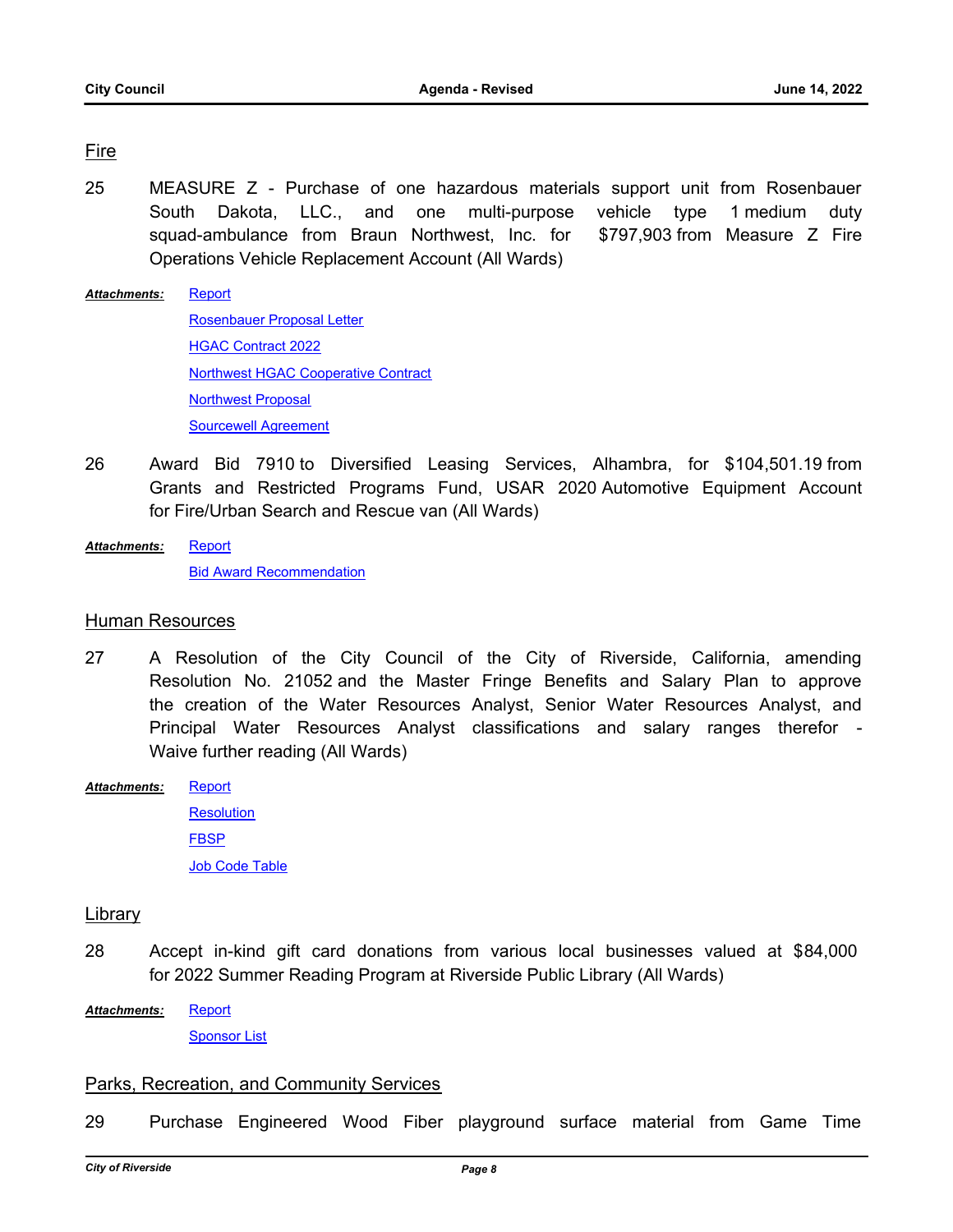c/o Great Western Recreation under OMNIA Partners Cooperative Purchasing Program Agreement #2017001134 for not-to-exceed \$75,000 from General Fund Parks and Recreation, Maintenance/Repair of Buildings and Improvements Account for various parks' playground (All Wards)

*Attachments:* [Report](http://riversideca.legistar.com/gateway.aspx?M=F&ID=28859771-6324-4d0a-ab91-118d3f5afd44.docx)

#### Public Utilities

30 Adopt Riverside's Annual Water Supply and Demand Assessment (All Wards)

[Report](http://riversideca.legistar.com/gateway.aspx?M=F&ID=76d4b02d-1ec8-4c4d-b5a8-05d3060b764b.docx) *Attachments:*

> **[Methodology](http://riversideca.legistar.com/gateway.aspx?M=F&ID=c714de2c-afbf-414a-aa56-1b89a31b7a47.pdf) [Tables](http://riversideca.legistar.com/gateway.aspx?M=F&ID=7e247cac-d1e7-4610-85e0-3af8824f7b18.pdf) [Presentation](http://riversideca.legistar.com/gateway.aspx?M=F&ID=458eb05f-6a3c-44de-89fa-3812f2158395.pdf)**

#### Public Works

- 31 Purchase order with Charles P. Crowley Company for \$85,088.75 from Sewer Fund Rehabilitation of Chlorine Contact Basin 2 and 3 Project Account for four Gas Mastrrr submersible mixing systems at Riverside Regional Water Quality Control Plant (All Wards)
- **[Report](http://riversideca.legistar.com/gateway.aspx?M=F&ID=898f44df-c127-4f14-9504-27e2d96076ba.docx)** *Attachments:*

**[Quote](http://riversideca.legistar.com/gateway.aspx?M=F&ID=e7f7706b-4480-4374-be64-1a42c5c76443.PDF)** [Sole Source Letter](http://riversideca.legistar.com/gateway.aspx?M=F&ID=ac91fcbe-460f-4bca-b56a-5c32ae6131e2.pdf)

32 Final Parcel Map 37475 - Jim Guthrie of AFG Development - Subdivide multiple parcels into 12 parcels - A Resolution of the City Council of the City of Riverside, California, accepting the Final Map of Parcel Map No. 37475 - Waive further reading - Agreement and sureties for installation and faithful performance of improvements and labor and material bonds - Bounded by west of Orange Street, north of Strong Street, south of State Route 60, and east of Interstate 215 (Ward 1)

**[Report](http://riversideca.legistar.com/gateway.aspx?M=F&ID=8d9e7efa-45e7-4583-bb28-a34483757726.docx) [Resolution](http://riversideca.legistar.com/gateway.aspx?M=F&ID=4abe2447-3348-4c01-bd5e-20d12bf3ce9d.docx) [Map](http://riversideca.legistar.com/gateway.aspx?M=F&ID=71199351-0a79-4f83-936c-9644ccd29f8e.pdf)** [Agreement for Construction of Improvements](http://riversideca.legistar.com/gateway.aspx?M=F&ID=3b687130-037d-4758-a8bb-6e957115ce2f.pdf) [Faithful Performance Bond](http://riversideca.legistar.com/gateway.aspx?M=F&ID=fbafe2d6-3ff4-443e-a7b4-e7a3e65d763d.pdf) [Labor and Material Bond](http://riversideca.legistar.com/gateway.aspx?M=F&ID=3aa97bdc-8788-49bc-9394-373f12944c99.pdf) [Agreement for Construction of Improvements](http://riversideca.legistar.com/gateway.aspx?M=F&ID=2283a2c5-fd03-404f-be25-2a81b425f634.pdf) [Faithful Performance Bond \(City & Flood Control\)](http://riversideca.legistar.com/gateway.aspx?M=F&ID=cc1bab0f-1c85-434b-87c6-ddf4e42e62a1.pdf) [Labor and Material Bond \(City & Flood Control\)](http://riversideca.legistar.com/gateway.aspx?M=F&ID=acd68d85-62ee-486a-a5fe-c41bbe26d11e.pdf) [Conditions of Approval](http://riversideca.legistar.com/gateway.aspx?M=F&ID=c15da47b-ff77-4488-ad9a-af25d2cf7466.pdf) *Attachments:*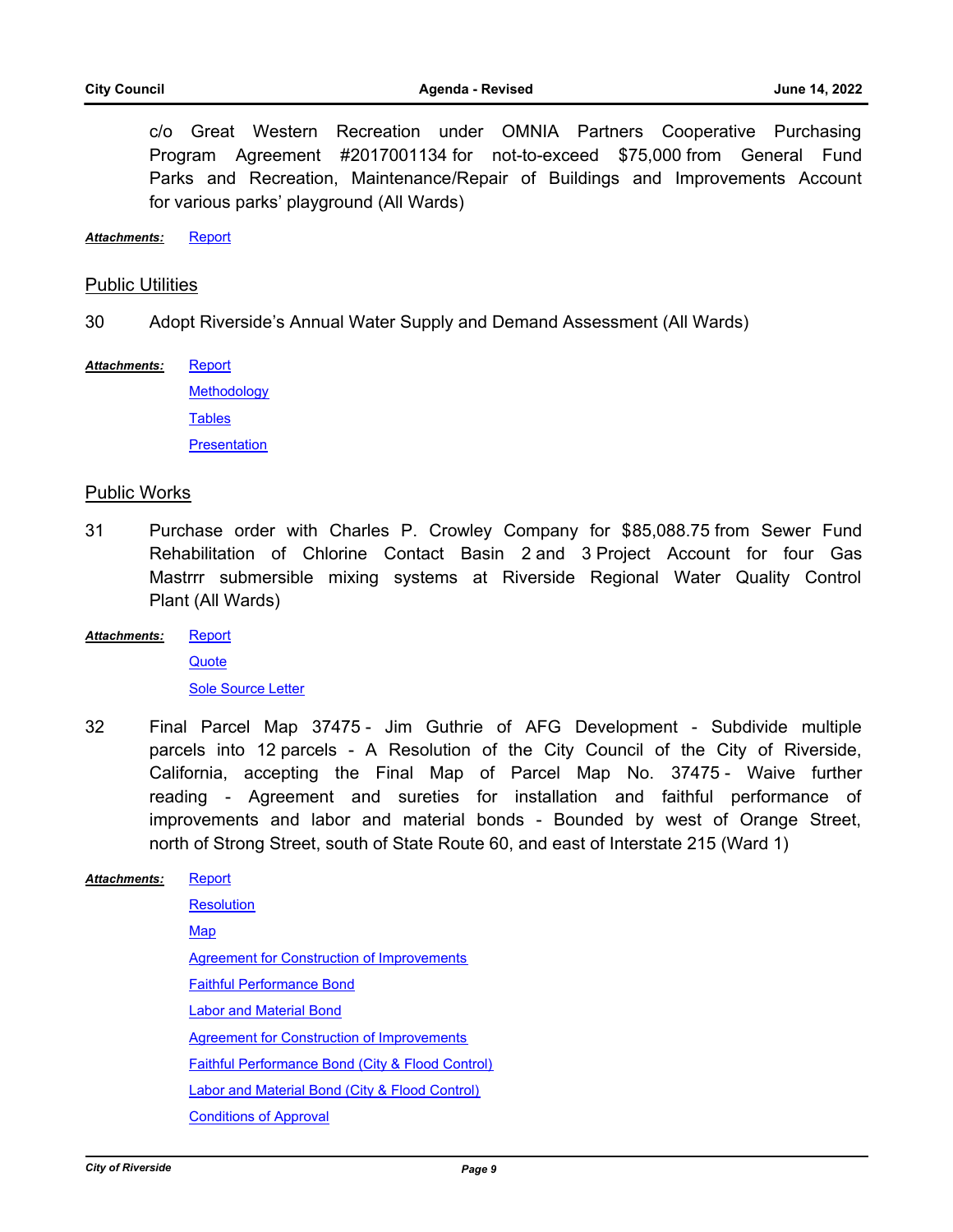33 Final Tract Map 32292 - Fidelity Family Holdings, predecessor to RC Hobbs - Subdivide eight parcels into a 48-lot Planned Residential Development, consisting of detached single-family dwellings, private streets, and common space - A Resolution of the City Council of the City of Riverside, California, accepting the Final Map of Tract No. 32292 - Waive further reading - Agreement and sureties for the installation and faithful performance of improvements and the labor and material bonds - Strong Street between Fairmount Boulevard and Rivera Street (Ward 1)

#### **[Report](http://riversideca.legistar.com/gateway.aspx?M=F&ID=bb69e999-f50b-47e0-90e4-679a2149439b.docx)** *Attachments:*

**[Resolution](http://riversideca.legistar.com/gateway.aspx?M=F&ID=b82873d3-3d7f-4335-af4c-7ed89bb95112.docx) [Map](http://riversideca.legistar.com/gateway.aspx?M=F&ID=778215f9-f27d-4a07-8c47-03faecf94fac.pdf)** [City Council Final Approved Conditions](http://riversideca.legistar.com/gateway.aspx?M=F&ID=c70e5e35-b190-41c9-81b7-27e3e7c9a14a.pdf) [Bonds](http://riversideca.legistar.com/gateway.aspx?M=F&ID=502b6641-b92d-4c47-8313-ff4d12114953.pdf) [Map Time Extension Worksheet](http://riversideca.legistar.com/gateway.aspx?M=F&ID=13ba399a-1a4a-4ecf-a983-960dc37f9585.pdf)

- 34 Award Request for Proposal 1955 to TIBA Parking Systems, LLC, Georgia, for \$1,309,545 with 10 percent change order authority for total of \$1,440,500 from Public Works-Public Parking Fund Capital Project Account for parking access and revenue control system replacement for Garages 3, 6, and 7 for six-year period with two optional two-year extensions (Ward 1)
- [Report](http://riversideca.legistar.com/gateway.aspx?M=F&ID=d88d1def-c18e-4702-824b-1030884a9c9c.docx) *Attachments:*
	- **[Agreement](http://riversideca.legistar.com/gateway.aspx?M=F&ID=3864a38b-78c5-41d3-9e18-21ce3d7f8178.pdf)** [Minutes 2-15-22](http://riversideca.legistar.com/gateway.aspx?M=F&ID=acb22f0c-8315-4a88-8e16-198c9fe82d73.pdf) [RFP Proposal](http://riversideca.legistar.com/gateway.aspx?M=F&ID=5a6ecdd2-9d5e-4a8a-8de1-c59ebbe477c3.pdf) [Bid Award Recommendation](http://riversideca.legistar.com/gateway.aspx?M=F&ID=069ccde6-346c-4396-a30a-0fc2faaca51a.pdf) **[Presentation](http://riversideca.legistar.com/gateway.aspx?M=F&ID=ca215410-ed6a-4a57-b5b1-ec44cfe51d9a.pdf)**

### COMMUNICATIONS

- 35 City Attorney report on Closed Session discussions
- 36 Items for future City Council consideration as requested by Mayor or Members of the City Council - City Manager/City Attorney reports

*\* \* \* \* \* \* \* \* \**

*The next regular City Council meeting is scheduled for Tuesday, June 21 , 2022*